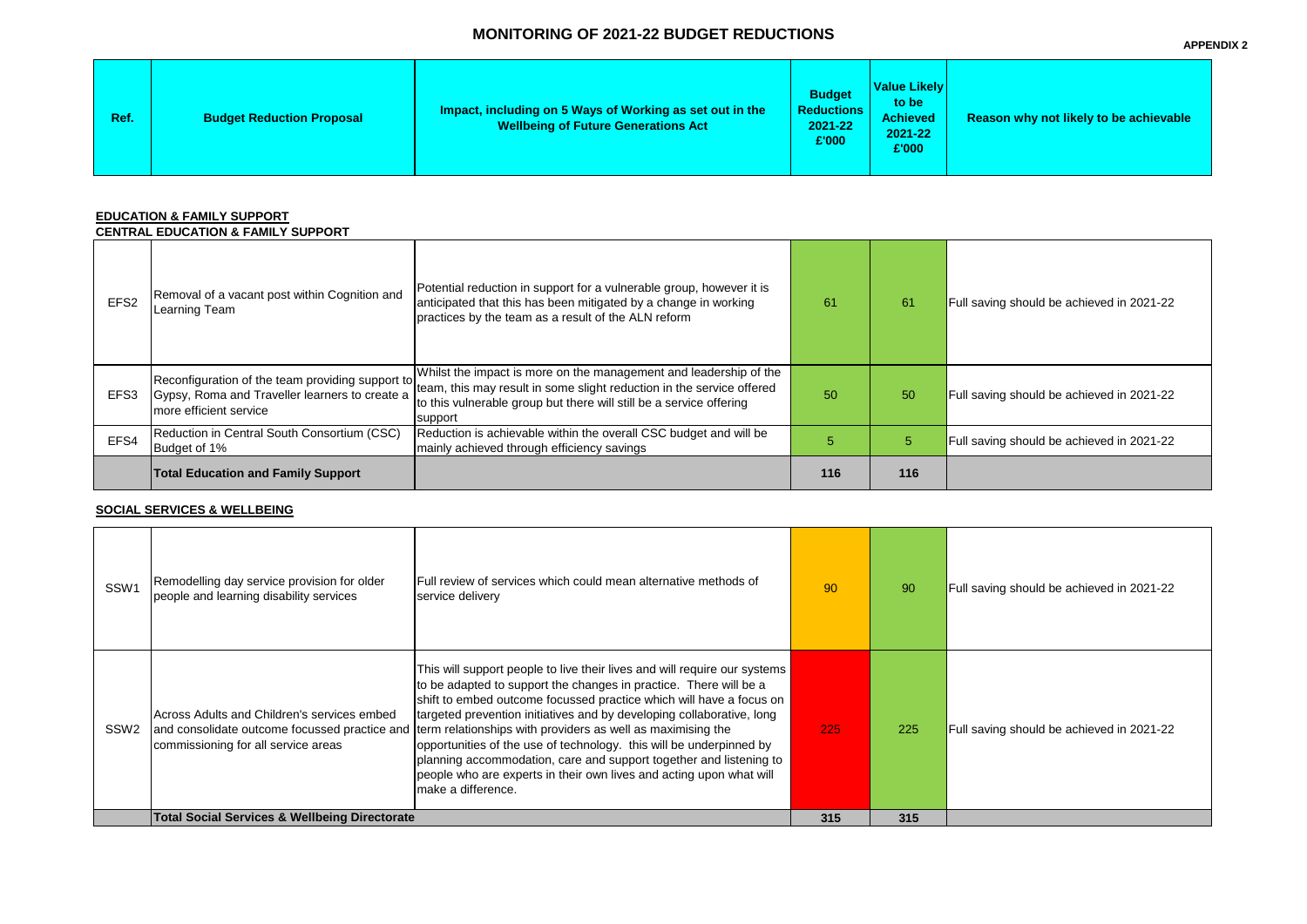## **MONITORING OF 2021-22 BUDGET REDUCTIONS**

#### **Reason why not likely to be achievable**

saving in 2021-22 has been achieved as asonal operative budget has been capped vel to ensure the Parks and Playing Fields liture does not exceed available budget. sful CAT transfers have taken place to nd will continue to be progressed by the fficer.

te in Pyle will be opening once related n and road improvement works have ompleted with both sites being ined until the new site is fully operational, re saving will not be achieved in full in  $23.$ 

ving should be achieved in 2021-22

ving should be achieved in 2021-22

hicle purchased part-way through 2021efore only partial saving achieved.

ving should be achieved in 2021-22

### **COMMUNITIES**

| COM <sub>8</sub> | to collect AHP recycling<br>Reduction to energy budget for Street Lighting -<br>savings due to replacement with more efficient<br>LED<br><b>Total Communities Directorate</b>                          | Reduction will have limited impact                                                                                                                                                                                                                                                                                                                                                                                                                                                                                                                                                                                                                                                                                                                                                                                                                                                                 | 75<br>823 | 75<br>758      | Full sav                                                                                |
|------------------|--------------------------------------------------------------------------------------------------------------------------------------------------------------------------------------------------------|----------------------------------------------------------------------------------------------------------------------------------------------------------------------------------------------------------------------------------------------------------------------------------------------------------------------------------------------------------------------------------------------------------------------------------------------------------------------------------------------------------------------------------------------------------------------------------------------------------------------------------------------------------------------------------------------------------------------------------------------------------------------------------------------------------------------------------------------------------------------------------------------------|-----------|----------------|-----------------------------------------------------------------------------------------|
|                  |                                                                                                                                                                                                        |                                                                                                                                                                                                                                                                                                                                                                                                                                                                                                                                                                                                                                                                                                                                                                                                                                                                                                    |           |                |                                                                                         |
| COM7             | WG National AHP Waste Programme - capital<br>contribution from WG towards 7.5 tonne vehicle                                                                                                            | A Contract Variation will be progressed with Kier to achieve the<br>saving levels proposed based on a reduction in costs in relation to<br>the current AHP vehicle that is leased.                                                                                                                                                                                                                                                                                                                                                                                                                                                                                                                                                                                                                                                                                                                 | 19        | 14             | New ve<br>22 there                                                                      |
| COM <sub>6</sub> | One off capital payment for the fire suppression<br>system required at Tondu. Revenue cost of<br>system is included in the annual contract price<br>with Kier.                                         | Minimal impact. The fire system will be provided and if paid from the<br>Capital Asset Management Fund as opposed to the revenue budget,<br>the £60K per annum can be saved.                                                                                                                                                                                                                                                                                                                                                                                                                                                                                                                                                                                                                                                                                                                       | 60        | 60             | Full sav                                                                                |
| COM <sub>5</sub> | The lease for Sunnyside House expires on<br>31/03/21 - savings will be made from this date.                                                                                                            | No impact on service provision                                                                                                                                                                                                                                                                                                                                                                                                                                                                                                                                                                                                                                                                                                                                                                                                                                                                     | 309       | 309            | Full sav                                                                                |
| COM <sub>2</sub> | <b>Re-location of Community Recycling Centre</b><br>from Tythegston to Pyle resulting in cessation of<br>lease payments at existing site                                                               | Construction of the new site will mean that this saving will not be<br>effective until 2021/22                                                                                                                                                                                                                                                                                                                                                                                                                                                                                                                                                                                                                                                                                                                                                                                                     | 60        | $\overline{0}$ | New sit<br>junctior<br>been co<br>maintai<br>therefor<br>2022-2                         |
| COM <sub>1</sub> | Transfer of pitches/pavilions through<br>Community Asset Transfer. Increased charges<br>for end-users to achieve full cost recovery for<br>of grass cut areas and areas within maintained<br>parkland. | The savings identified will see the removal of the remaining seasonal<br>operatives' budget with corresponding cuts to plant, equipment and<br>materials. Where asset transfers occur the respective club (rugby,<br>football, bowls and cricket etc) will be expected to fully fund the<br>ongoing maintenance of the asset. The remaining parks budget will<br>be used to maintain the Council's main parks, including children's<br>pitches/pavilions that do not transfer. Reduction play areas, highway grass cutting which is safety related, and to<br>secure the ongoing site management and safety of the sites that will<br>remain in Council ownership. the level of funding will also dictate the<br>standard of open space maintenance and may result in a further<br>reduction of grass cut areas if the proposed savings are not<br>forthcoming through the asset transfer process. | 300       | 300            | The full<br>the sea<br>at a lev<br>expend<br><b>Succes</b><br>date, ar<br><b>CAT Of</b> |